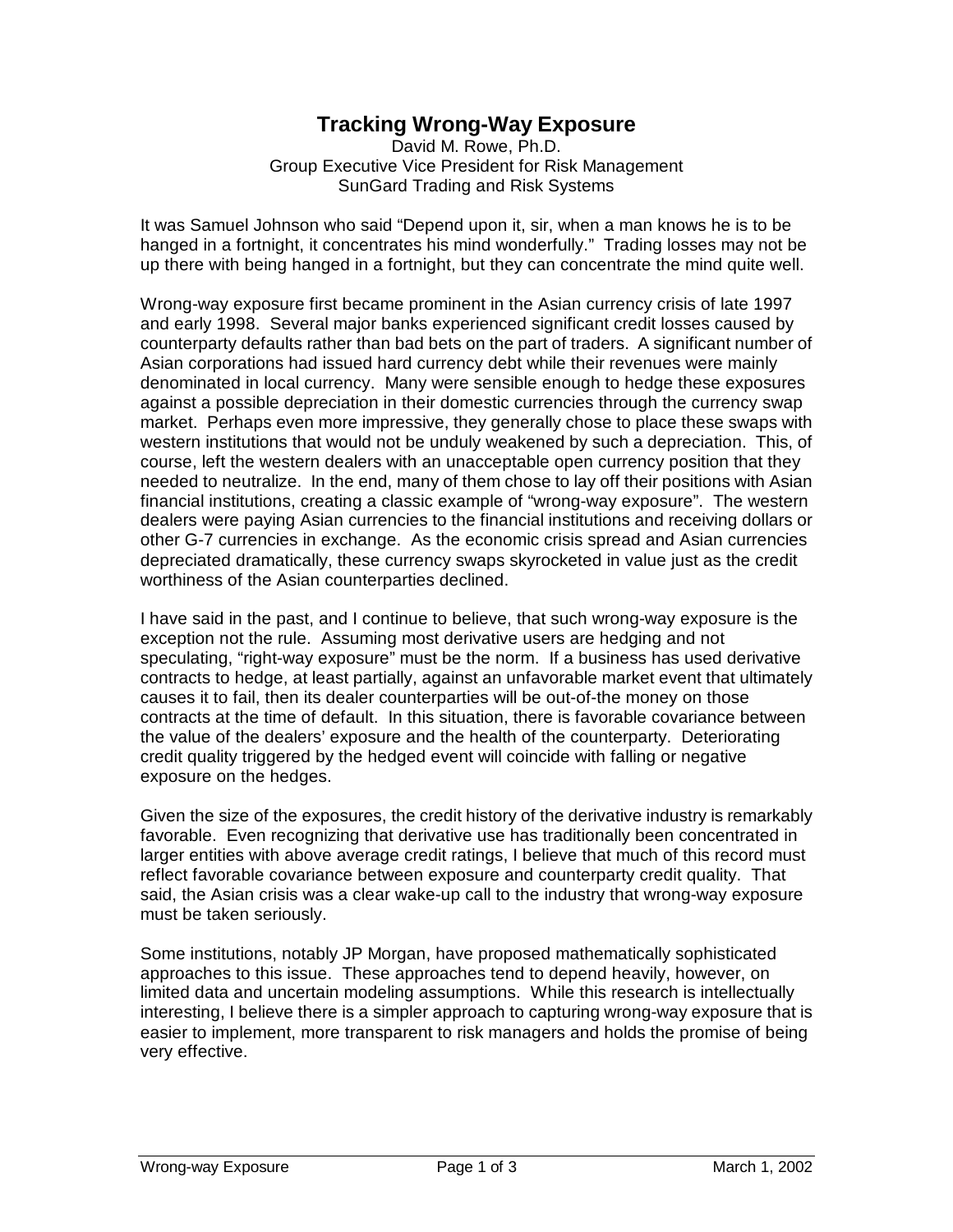The proposed approach involves concentrating on the sensitivity of a counterparty's exposure to the individual market factors that determine that exposure. The first step is to simulate the exposure to each counterparty at multiple future points based on the evolution of all market factors along their expected paths. Call this the benchmark exposure profile. The next step is to add a series of controlled simulations in which only one market variable is perturbed in a specified way (e.g. raising the Sterling LIBOR curve by two standard deviations above its expected level at each simulation date.) The difference between a counterparty's credit exposure in this controlled simulation versus the benchmark exposure profile is a useful measure of the sensitivity of exposure to this directional move in the relevant market variable.

Of course, these sensitivity measures are in the form of a vector, specifically the difference in exposure between the two simulations at a series of future dates. It also is useful to derive a scalar measure that summarizes this sensitivity in a single number. That allows counterparties to be filtered and sorted based on comparison of these scalar expressions of market factor sensitivity.

A good candidate for this scalar measure of risk source sensitivity is the deviation from the benchmark exposure with the largest absolute value. While simple to implement, it has an easily understood interpretation. Storing this scalar exposure sensitivity for all risk factors affecting each counterparty would allow the system to respond to commands like "Show all counterparties with peak exposure increases exceeding US\$5 million from a two standard deviation decline in a given exchange rate." It also would allow these counterparties to be sorted from most sensitive to least sensitive. Illustration 1 shows an example of an individual counterparty's risk source sensitivity report.

| Upward Sensitivity               |                   |                 |                 |                 |                 |                 |                  |                  |                   |                   |                   |                  |                 |                       |
|----------------------------------|-------------------|-----------------|-----------------|-----------------|-----------------|-----------------|------------------|------------------|-------------------|-------------------|-------------------|------------------|-----------------|-----------------------|
|                                  | Summary           | 22-Dec-01       | 23-Dec-01       | 28-Dec-01       | 04-Jan-02       | 20-Jan-02       | 22-Mar-02        | 21-Jun-02        | 20-Sep-02         | 21-Dec-02         | 21-Dec-03         | 20-Dec-04        | 21-Dec-05       | $21 - Dec - 06$       |
| GBP price (fx)                   | 76.78             | 6.40            | 9.05            | 17.01           | 24.17           | 35.67           | 42.39            | 49.30            | 62.56             | '3.74             | 76.78             | 45.96            | 15.35           | 0.00                  |
| CHF price [fx]                   | 14.50             | 1.40            | 1.63            | 3.00            | 4.17            | 6.31            | 5.99             | 0.81             | 3.86              | 3.90              | $-1.73$           | 9.39             | 14.50           | 0.00.                 |
| FFR price (fx)                   | $-50.10$          | $-1.06$         | $-1.27$         | $-2.41$         | $-3.44$         | $-5.13$         | $-10.79$         | $-15.52$         | $-25.87$          | $-32.56$          | $-22.52$          | $-50.10$         | 0.00            | 0.00                  |
| BEF price [fx]                   | $-62.00$          | $-3.08$         | $-4.64$         | $-8.70$         | $-12.42$        | $-18.48$        | $-32.32$         | $-47.80$         | $-51.50$          | $-62.00$          | $-41.97$          | $-20.59$         | 2.86            | 0.00                  |
| AUD price (fx)                   | 56.64             | 1.93            | 2.78            | 5.16            | 7.58            | 11.77           | 31.58            | 21.46            | 34.56             | 33.20             | 56.64             | $-9.04$          | $-3.12$         | 0.00                  |
| EUR price [fx]                   | 33.14             | 1.46            | 0.78            | 1.35            | 1.74            | 3.08            | 12.98            | 9.02             | 14.61             | 16.62             | 33.14             | $-15.96$         | 0.00            | 0.00.                 |
| HKD price (fx)                   | $-27.89$          | $-1.00$         | $-1.38$         | $-2.62$         | $-3.89$         | $-5.65$         | $-10.78$         | $-12.15$         | $-14.94$          | $-19.55$          | $-27.89$          | $-15.50$         | 1.97            | 0.00                  |
| NLG price [fx]                   | 95.33             | 3.84            | 5.71            | 10.78           | 15.38           | 22.83           | 38.24            | 61.15            | 78.06             | 95.33             | 74.85             | 80.15            | 0.00            | 0.00                  |
| NZD price [fx]                   | 32.08             | $-0.05$         | 1.25            | 2.17            | 4.06            | 5.83            | 9.40             | 21.80            | 18.30             | 7.14              | 32.08             | $-9.78$          | $-1.73$         | 0.00                  |
| CAD price [fx]                   | 76.59             | 1.87            | 2.38            | 4.40            | 6.15            | 8.81            | 19.80            | 31.67            | 34.79             | 34.96             | 50.91             | 76.59            | $-2.03$         | 0.00                  |
| DEM price (fx)                   | 36.06             | 1.31            | 1.46            | 2.69            | 3.74            | 5.38            | 11.75            | 18.85            | 24.37             | 28.20             | 36.06             | 10.28            | 2.71            | 0.00                  |
| ITL price [fx]                   | $-21.71$          | $-0.72$         | $-0.57$         | $-1.13$         | $-1.67$         | $-2.64$         | $-5.59$          | $-10.24$         | $-15.36$          | $-15.79$          | $-21.71$          | $-13.97$         | $-5.72$         | 0.00                  |
| ATS price [fx]                   | $-112.82$         | $-4.79$         | $-7.75$         | $-14.60$        | $-20.80$        | $-30.97$        | $-55.87$         | $-80.09$         | $-99.11$          | $-112.82$         | $-81.31$          | $-64.78$         | $-40.64$        | 0.00                  |
| DKK price [fx]                   | $-89.39$          | $-3.10$         | $-4.63$         | $-8.71$         | $-12.40$        | $-18.36$        | $-28.67$         | $-42.18$         | $-52.85$          | $-57.51$          | $-89.39$          | $-5.80$          | 0.00            | 0.00                  |
| ESP price (fx)                   | $-45.27$          | $-2.09$         | $-2.86$         | $-5.37$         | $-7.61$         | $-9.57$         | $-16.95$         | $-24.37$         | $-30.33$          | $-35.61$          | $-45.27$          | $-34.44$         | 0.07            | 0.00                  |
|                                  | $-3.98$           | $-0.33$         | $-0.28$         | $-0.59$         | $-0.93$         | $-1.49$         | $-3.98$          | $-1.99$          | $-2.51$           | $-2.96$           | 1.24              | $-0.43$          | $-2.75$         | 0.00                  |
| FRF price [fx]                   |                   |                 |                 |                 |                 |                 |                  |                  |                   | $-49.49$          |                   |                  | $-32.59$        | $0.00 -$              |
| IDR price (fx)                   | $-78.50$          | $-2.65$         | $-3.75$         | $-7.07$         | $-10.05$        | $-14.86$        | $-26.52$         | $-38.60$         | $-44.01$          |                   | $-67.43$          | $-78.50$         |                 |                       |
| $\blacktriangleleft$             |                   |                 |                 |                 |                 |                 |                  |                  |                   |                   |                   |                  |                 | $\blacktriangleright$ |
| Downward Sensitivity             |                   |                 |                 |                 |                 |                 |                  |                  |                   |                   |                   |                  |                 |                       |
|                                  | <b>Summary</b>    | 22-Dec-01       | 23-Dec-01       | 28-Dec-01       | 04-Jan-02       | 20-Jan-02       | 22-Mar-02        | 21-Jun-02        | 20-Sep-02         | 21-Dec-02         | 21-Dec-03         | 20-Dec-04        | 21-Dec-05       | 21-Dec-06             |
| $\triangleright$ GBP price [fx]  | $-68.97$          | $-6.36$         | $-8.97$         | $-16.74$        | $-23.62$        | $-34.49$        | $-39.98$         | $-45.34$         | $-57.18$          | $-66.94$          | $-68.97$          | $-37.55$         | $-12.15$        | 0.00                  |
| CHF price [fx]                   | $-8.38$           | $-1.39$         | $-1.64$         | $-3.08$         | $-4.37$         | $-6.43$         | $-6.94$          | $-3.87$          | $-4.98$           | $-5.87$           | $-7.85$           | $-5.86$          | $-8.38$         | 0.00                  |
| FFR price [fx]                   | 32.20             | 1.05            | 1.24            | 2.29            | 3.20            | 4.60            | 10.37            | 14.81            | 21.48             | 26.89             | 17.29             | 32.20            | 0.00            | 0.00                  |
| BEF price [fx]                   | 44.43             | 3.05            | 4.61            | 8.33            | 11.69           | 16.91           | 27.61            | 38.22            | 38.64             | 44.43             | 24.66             | 12.57            | $-1.61$         | 0.00                  |
| AUD price [fx]                   | $-25.84$          | $-1.85$         | $-2.50$         | $-4.47$         | $-6.20$         | $-8.90$         | $-16.46$         | $-13.91$         | $-21.83$          | $-18.28$          | $-25.84$          | 5.52             | 1.76            | 0.00                  |
| EUR price (fx)                   | $-32.06$          | $-1.48$         | $-0.94$         | $-1.90$         | $-2.88$         | $-5.65$         | $-13.54$         | $-27.65$         | $-24.91$          | $-32.06$          | $-23.21$          | 10.25            | 0.00            | 0.00                  |
| HKD price (fx)                   | 27.84             | 0.99            | 1.34            | 2.46            | 4.02            | 5.95            | 10.72            | 12.50            | 15.64             | 20.41             | 27.84             | 11.43            | $-1.38$         | 0.00                  |
| NLG price [fx]                   | $-66.24$          | $-3.79$         | $-5.60$         | $-10.41$        | $-14.65$        | $-21.28$        | $-34.07$         | $-52.57$         | $-57.50$          | $-66.24$          | $-58.18$          | $-51.51$         | 0.00            | 0.00                  |
| NZD price (fx)                   | $-20.78$          | 0.02            | $-1.41$         | $-2.74$         | $-4.04$         | $-5.80$         | $-4.65$          | $-6.52$          | 3.44              | 14.20             | $-20.78$          | 5.72             | 0.92            | 0.00                  |
| CAD price [fx]                   | $-61.93$          | $-1.87$         | $-2.44$         | $-4.61$         | $-6.59$         | $-9.85$         | $-19.62$         | $-31.93$         | $-38.11$          | $-35.69$          | $-47.46$          | $-61.93$         | 1.59            | 0.00                  |
| DEM price (fx)                   | $-31.92$<br>13.16 | $-1.32$<br>0.69 | $-1.54$<br>0.49 | $-2.95$<br>0.86 | $-4.27$<br>1.14 | $-6.55$<br>1.46 | $-10.02$<br>1.53 | $-16.08$<br>1.62 | $-25.07$<br>13.16 | $-31.92$<br>13.14 | $-18.50$<br>11.06 | $-6.61$<br>10.30 | $-1.62$<br>4.02 | 0.00<br>0.00          |
| ITL price [fx]                   | 86.26             | 4.73            | 7.63            | 14.19           | 19.98           | 29.19           | 50.41            | 70.30            | 78.54             | 86.26             | 53.25             | 39.55            | 22.90           | 0.00                  |
| ATS price [fx]<br>DKK price [fx] | 75.63             | 3.08            | 4.57            | 8.50            | 11.98           | 17.44           | 26.16            | 36,88            | 43.70             | 51.83             | 75.63             | 4.28             | 0.00            | 0.00                  |
| ESP price [fx]                   | 35.36             | 2.08            | 2.85            | 5.32            | 7.51            | 9.43            | 16.57            | 23.80            | 29.80             | 35.36             | 35.32             | 25.40            | $-0.05$         | 0.00                  |
| FRF price (fx)                   | $-7.96$           | 0.31            | 0.20            | 0.31            | 0.35            | 0.20            | 3.29             | 1.27             | 1.28              | 1.10              | $-7.96$           | 0.32             | 1.93            | Ž<br>0.00             |

## **Illustration 1**

Wrong-way Exposure **Page 2 of 3** March 1, 2002